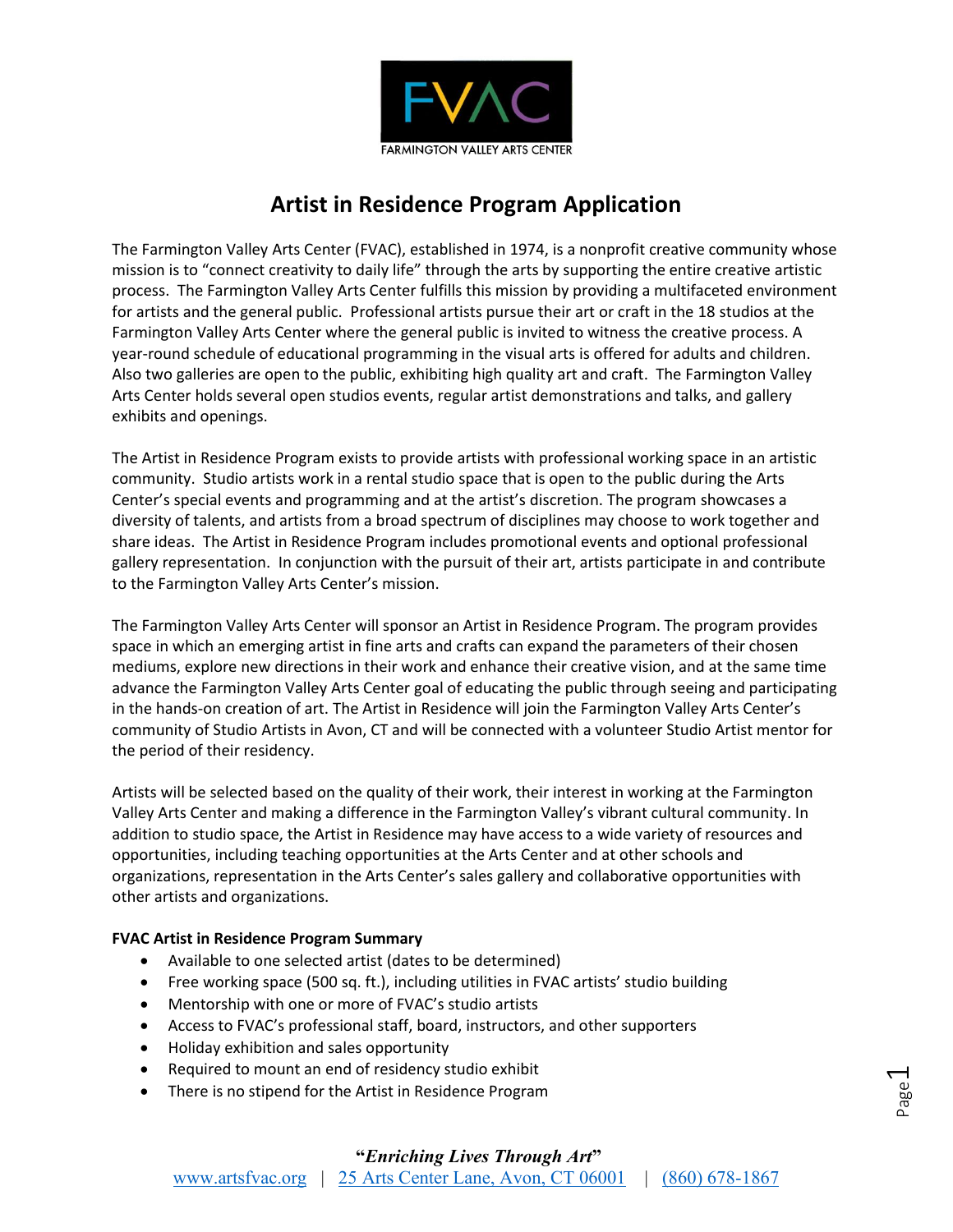

### **Artist Qualifications**

- Visual fine arts artist (e.g. painting, sculpture, photography, glass [not requiring a furnace], mixed-media, metal [including jewelry], textile, ceramics [FVAC does not provide a kiln], basketry, etc.)
- Emerging artist in their field
- Interested in working in an arts community with FVAC's staff, studio artists, and instructors
- Ability to fulfill public access requirements of the program: 24 scheduled hours per week spent working in their studio and be accessible to the public, including some time during weekends. The exact schedule will be worked out between the selected artist and FVAC.

### **Selection Process**

- FVAC will solicit potential candidates from selected local art institutions, instructors and arts programs (Hartford Artists Cooperative, etc.)
- FVAC will seek 5-10 potential candidates to review.
- Identified candidates will be asked to complete a simple application and provide samples of their work and references.
- A jury will be constituted to review and select the Artist in Residence.

### **Required Materials from Applicant**

- Artist In Residence Application Form
	- General Information
	- Resume (typed)
	- Personal statement/statement of purpose
- Images with annotations
- Three (3) reference letters

Direct questions concerning the Artist in Residence Program to: Farmington Valley Arts Center, 860-678-1867, info@artsfvac.org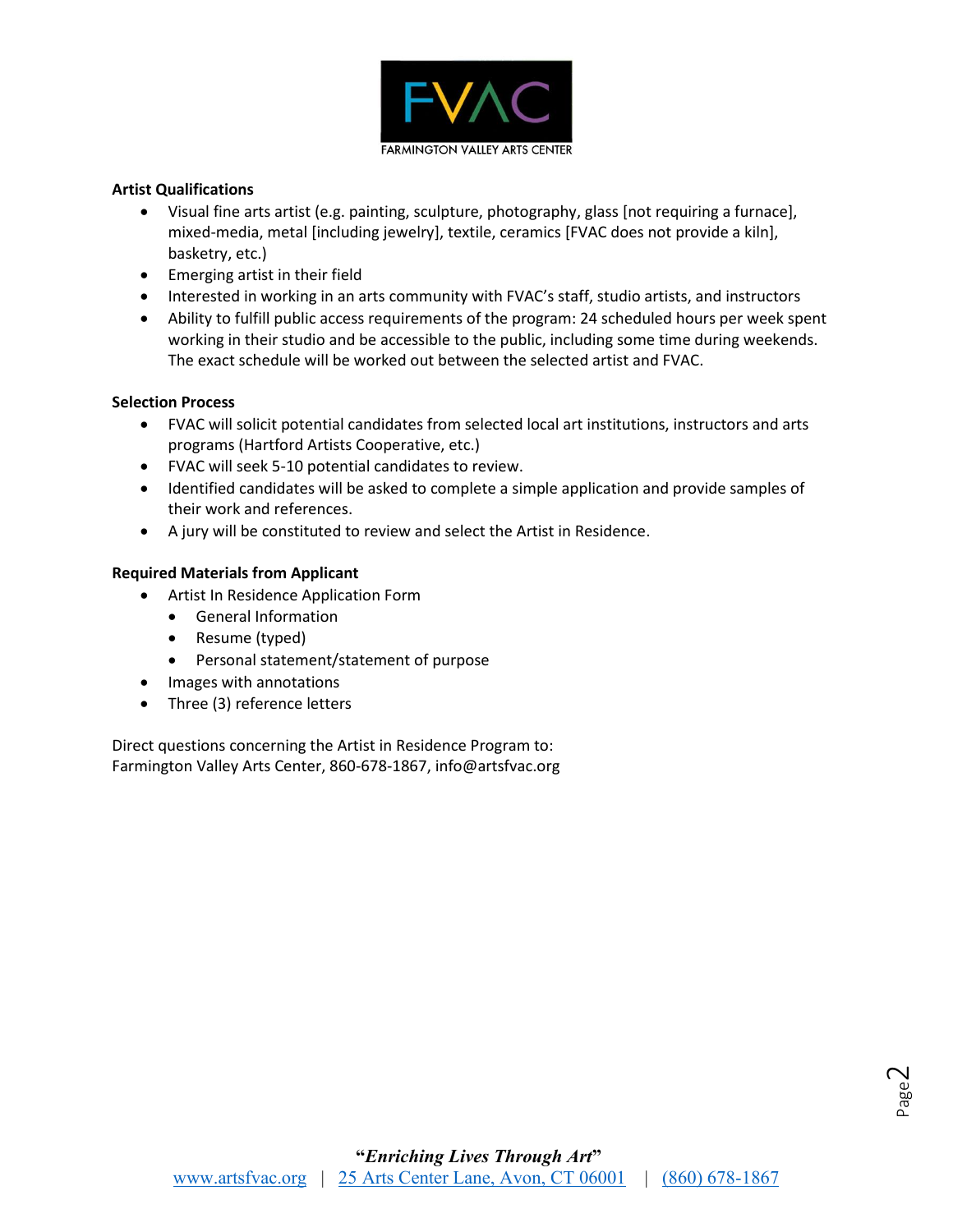

# **Artist in Residence Program Application**

| An individual artist<br>______ Currently otherwise employed<br>$\frac{1}{1}$<br>A student<br>$\frac{1}{1}$ | Not currently creating art, but have in the past |                                                                                               |
|------------------------------------------------------------------------------------------------------------|--------------------------------------------------|-----------------------------------------------------------------------------------------------|
|                                                                                                            |                                                  | How did you hear about the Farmington Valley Arts Center and its Artist in Residence Program? |

#### **Submission requirements**

- Application describing
	- Your work
	- Your career today and what you see for the future
	- Why you want this residency
	- What you would like to accomplish in this residency
	- What you feel you can contribute to the Farmington Valley Arts Center community
- Resume
- Five images of recent work with following identification information:
	- Title
	- Creation Year
	- Dimensions
	- Materials/Technique
- Three (3) letters of recommendation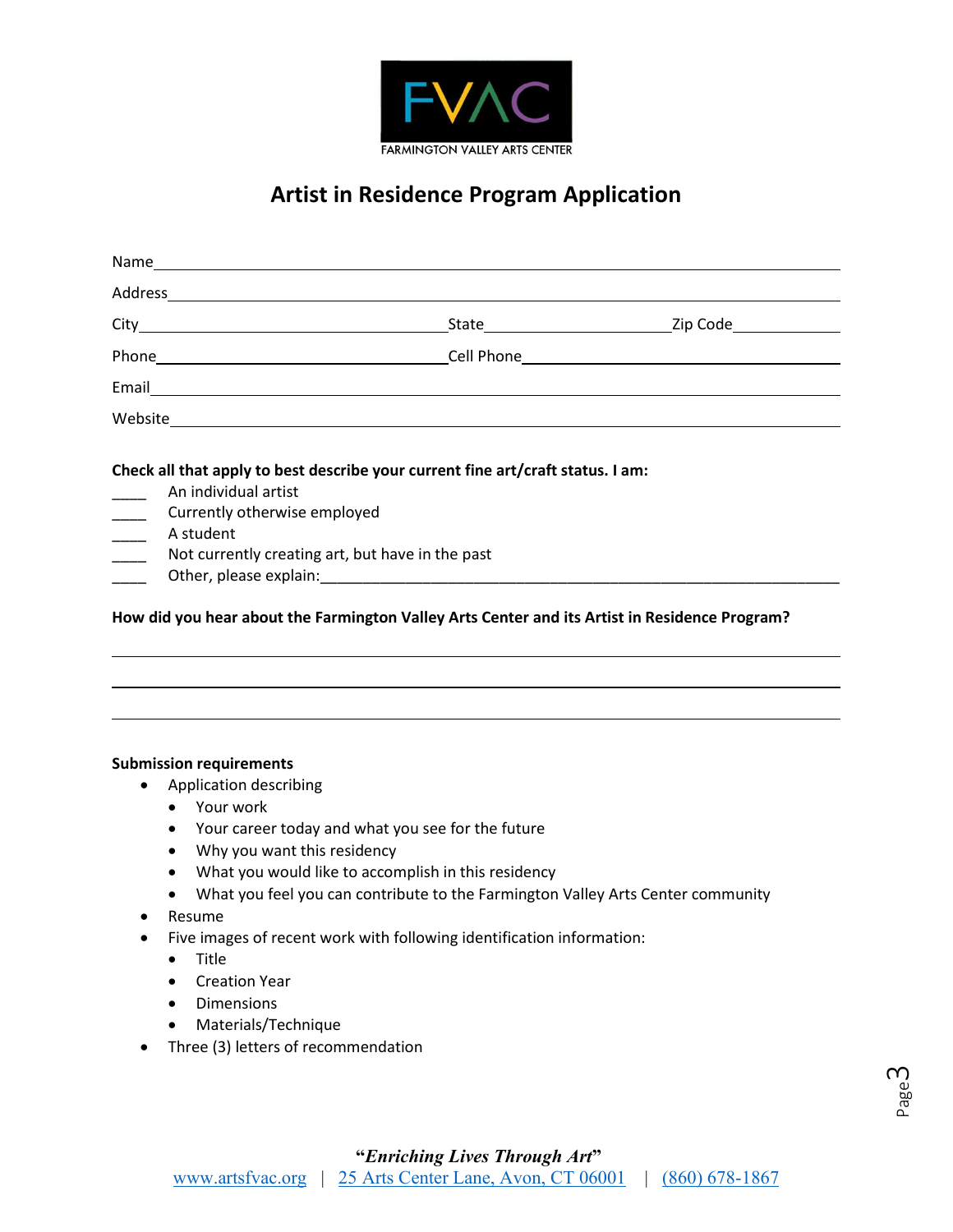

In the space below, answer the following questions regarding your art or craft. If additional space is needed attach up to two separate sheets to the applications. Do not write on the back of this application.

**1. Briefly describe your work. What types of works have you produced (medium, genre, etc.)?**

**2. Describe your art career as of today and what you see for it in the future. Is one of your goals to bring your work to the public domain (e.g. presentations, education, exhibitions, etc.)?**

**3. Why are you seeking this residency and what do you hope to accomplish through this residency?**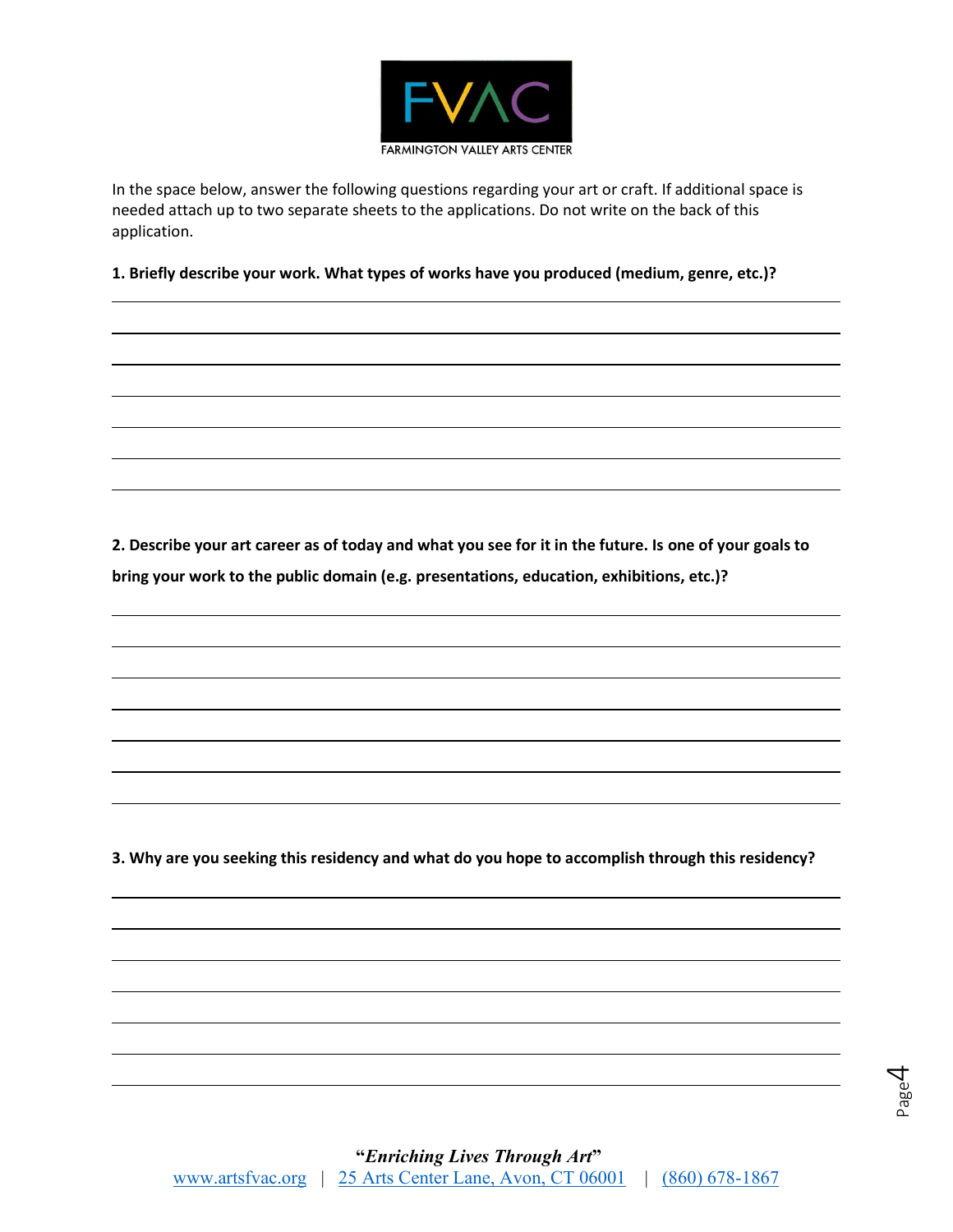

### **4. What do you feel you can contribute to the Farmington Valley Arts Center community?**

## **The selected Artist in Residence will be expected to meet the following conditions. You MUST initial each item to acknowledge your understanding of the obligation.**

- \_\_\_\_You will be expected to occupy the studio between the agreed upon time frame.
- \_\_\_\_\_You will be assigned a mentor with one or more of FVAC's studio artists.
- \_\_\_\_\_You will be expected to mount a studio exhibit (details to be established)
- You will be expected to schedule a minimum of 24 hours per week working in your studio and be accessible to the public, including some time during weekends. The exact schedule will be
	- worked out between the selected artist and FVAC.
- \_\_\_\_\_There is no stipend for the Artist in Residence Program.

**Signature: Date:**

Send by email, regular mail or deliver signed application, resume, references, and images to: Farmington Valley Arts Center 25 Arts Center Lane Avon, CT 06001 [info@artsfvac.org](mailto:info@artsfvac.org)